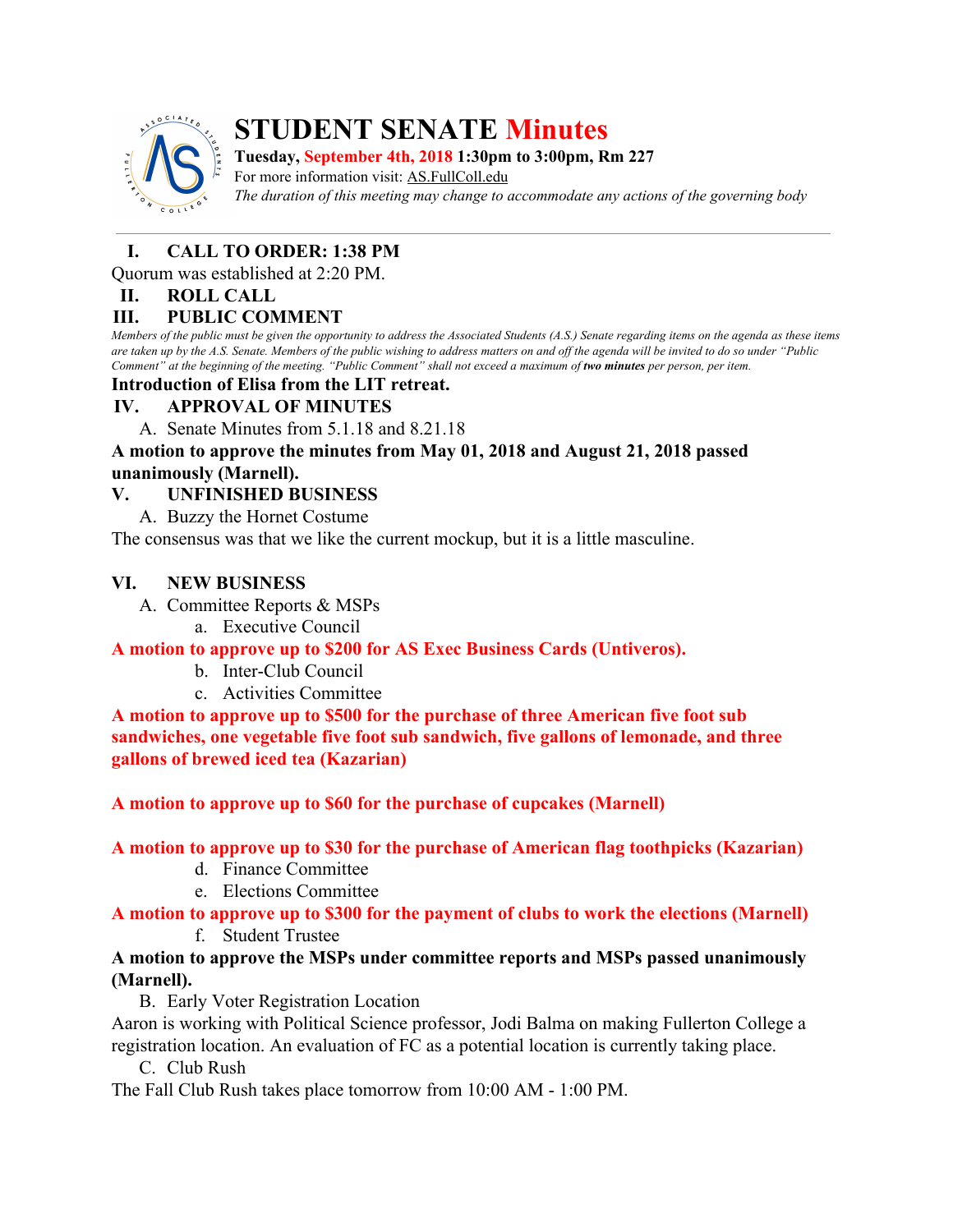#### D. Standing Committees

There are 6 standing committees: Finance, Activities, Judicial, Research Planning & Resolutions, Committee on the Environment, Curriculum and Education.

E. LIT Retreat AS Swag

The organizers for the Leaders in Training retreat are requesting that AS donate items that can be used as giveaways during the retreat.

Drawstring Bags, Pens, Post-its, Mini Staplers, and small grocery bags

**A motion to approve Drawstring Bags, Pens, Post-its, Mini Staplers, and small grocery bags as AS swag items for the LIT retreat passed unanimously (Marnell).**

# **V. ANNOUNCEMENTS**

Please attend the Student Leadership Retreat.

There is a survey regarding Winter Intersession 2020

The PTI mindfulness institute for Student Leaders is this Thursday.

Bienvenidos is September 11th from 10:00 AM - 1:00 PM

# **VII. ADJOURNMENT: 2:39 PM**